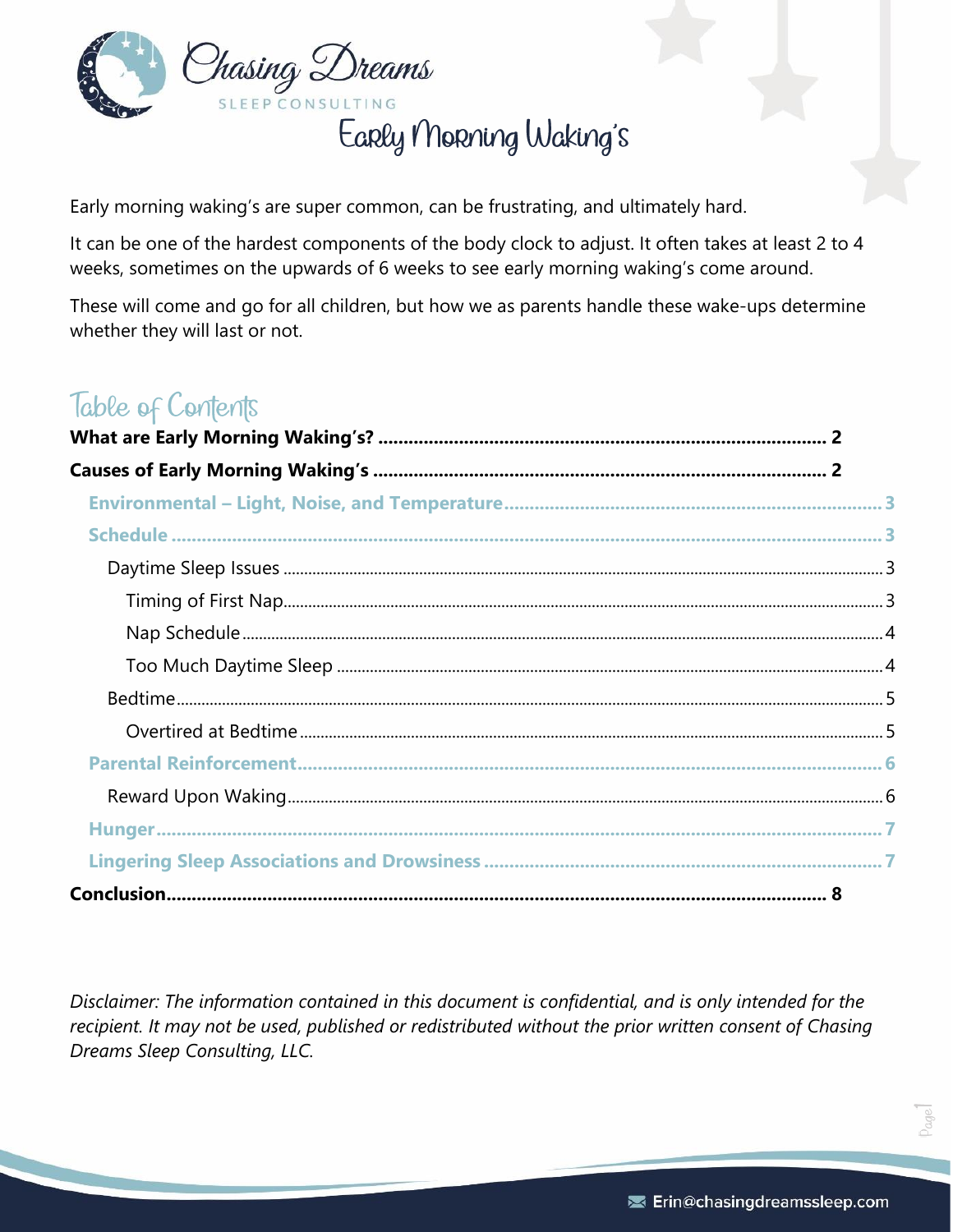

# What are Early Morning Waking's?

<span id="page-1-0"></span>A normal and healthy wake range for babies is between 6:00AM and 7:00AM; this is based on typical babies' circadian rhythm. Some parents have to wake their babies early in the morning due to their family schedule and if you need to have an earlier wake time in your household, that is fine. If it works for your family, then no need to change anything.

Before we get deeper - what is an early morning waking? In general, we will define this as having less than 11 hours of night sleep.

On occasion a child may wake early, but if he's getting a full night of sleep 11-12 hours, this is not an early waking. If this is the case with your child, the schedule may have just shifted too early, for example 6 pm bedtime with a 5 am wake up. This is actually appropriate (though not ideal for every family!), it is NOT an early wake up, just a matter of needing to shift the circadian rhythm and schedule.

Babies are typically feeling well-rested at this time, after having almost an entire night's sleep under their belt. The drive to sleep is low during this time, as melatonin levels are lowering with the rising sun. The combination of low sleep pressure, lowering melatonin levels and feeling well-rested make it an easy time for a baby's body to say "let's get up!", though they need that extra hour or two of sleep.

The slightest disturbance can wake them and they may find it difficult to fall back asleep. The last couple hours of sleep in the morning are the lightest sleep cycles. This combination of reduced sleep pressure, feeling rested and light sleep cycles may result in trouble falling back asleep.

# Causes of Early Morning Waking's

<span id="page-1-1"></span>If you are consistently experiencing difficulties with early morning waking's, and you'd like to change this, this guide will help you through. The first step to fixing Early Morning Waking's is figuring out what is causing them. Then once you've identified the culprit, you have to give it TIME. Fixing Early Morning Waking's is a matter of shifting your baby's internal body clock or circadian rhythm, which can take up to 2 weeks of consistency.

This guide will review common causes of these early waking's. See if anything needs to be tweakedotherwise, just be patient! While frustrating, this can be a normal part of the process.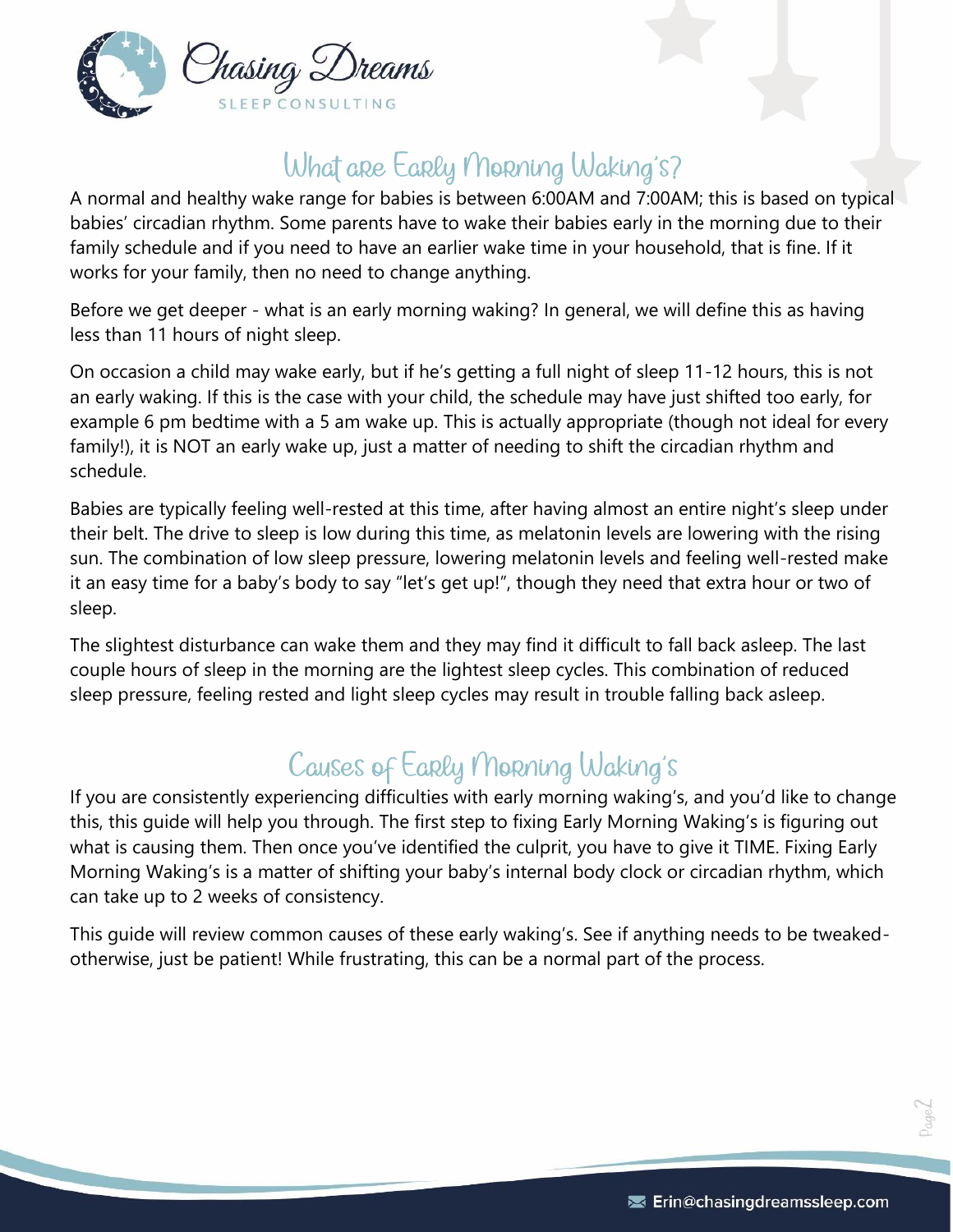

#### **Environmental** – **Light, Noise, and Temperature**

<span id="page-2-0"></span>Is there light coming in under or around the door or windows during the early morning hours? Light signals the body that it's time to get up. Even the slightest sliver of light is enough to stimulate a waking and pull your baby's body out of sleep, ready to start his day. Make sure your child's room is DARK, I mean can't see your hand in front of your face, dark! Make sure the room is as dark at 4:00 AM to 6:00 AM, when melatonin levels are decreasing, as it is at midnight.

Are there random noises happening during the early morning hours? Is there a dog barking outside of his window? Is the air conditioner kicking on or off during this time? Coffee pot? Garbage truck? Is someone getting ready for work, making a little too much noise? Using continuous white noise will help block out any external sounds, it should be positioned between your child and the source of noise and remain on all night.

Make sure your baby is not waking up because she is sleeping at an uncomfortable temperature. There is a natural drop in body temperature around 4:00 AM so some babies will wake up because they are cold. Make sure your baby is dressed appropriately for the seasons and the temperature of your home.

#### **Schedule**

<span id="page-2-1"></span>If your child is overtired (or sometimes under tired) it can cause your child to wake early in the morning. Following an appropriate schedule based on age-appropriate wake times is essential for your child's overall quality and quantity of sleep, and will help to eliminate early morning wake ups. Later bedtimes (and being overtired) can lead to even earlier waking's.

#### **Daytime Sleep Issues**

#### <span id="page-2-3"></span><span id="page-2-2"></span>**Timing of First Nap**

Moving the first nap too early perpetuates early morning waking's. The first nap of the day should be based on the wake time from desired morning wake up time. If the first nap is too early, baby's body perceives this nap as a continuation of nighttime sleep and you are cementing that early morning waking, telling baby's body clock, yes, I want you to wake at 5am, because you'll get a nap soon after. Almost like a reward for the early morning waking.

<span id="page-2-4"></span>In the short term, yes, this will lead to some overtiredness for a few days for the first nap, but you have to get on the other side of that hump. In the long term, this will correct early morning waking's and normalize the sleep schedule. If your little one woke much too early, try to get as close as possible to your first nap time, again based on the full wake time from desired wake time.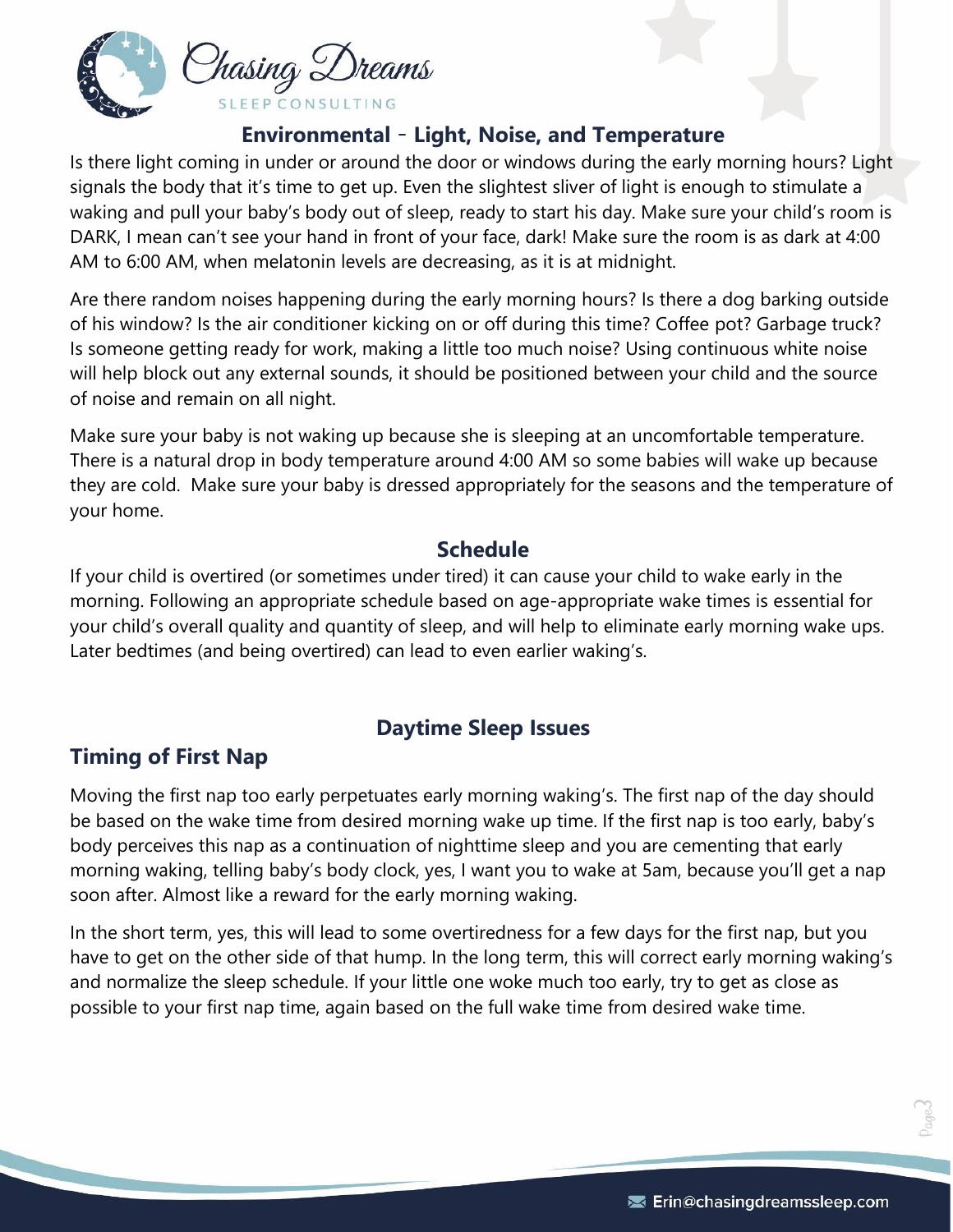

## **Nap Schedule**

Remember as babies get older, sleep needs drop a little bit. If your baby takes three naps a day, it might be time to shorten up the 3rd nap or pull it all together. Check your child's schedule against a Wake Time Chart (There's one in the All About Nap's Document). If your baby takes two naps a day, try shortening the morning nap a bit. Make sure afternoon nap is not too close to bedtime. And lastly, sometimes an early wake up can be related to your child's need for a schedule adjustment, such as dropping a nap!

**Common Age's for a Nap Transition:** 4-3 Nap Transition, 3-4 Months old

3-2 Nap Transition, 7-8 Months old

- 2-1 Nap Transition, 12-15 Months old
- 1-0 Nap Transition, 3-4 Years Old

#### <span id="page-3-0"></span>**Too Much Daytime Sleep**

If your baby is napping excessively during the day, she will not be tired enough to sleep enough at night. Night sleep is more restorative. Children require a specific amount of time awake and time asleep. Time asleep is split between nights and naps. If your baby is sleeping too much during the day, he won't sleep as well at night. He won't just magically sleep more overall. The same is true for sleeping excessively at night and interfering with naps, though not as common.

#### **Example**

A 5-month-old needs 15 hours of total sleep in a 24-hour period. Of those 15 hours of sleep, 11-12 hours should be at night, with 3-4 hours for daytime sleep, leaving 9 hours of time awake time  $(15 + 9 = 24$  hours in a day...yes, there's a science to all of this!).

<span id="page-3-1"></span>If she napped 5 hours during the day, this leaves 10 hours of night sleep available to the child; thus, she will wake "early", as she simply won't be tired enough to sleep longer, as her total sleep needs will have been met. She won't sleep 11-12 hours, as she has exceeded 15 hours of total sleep, yet still needs 9 hours of time awake; so, if she isn't getting that during the day, she may make up for it in the night or in those early morning hours.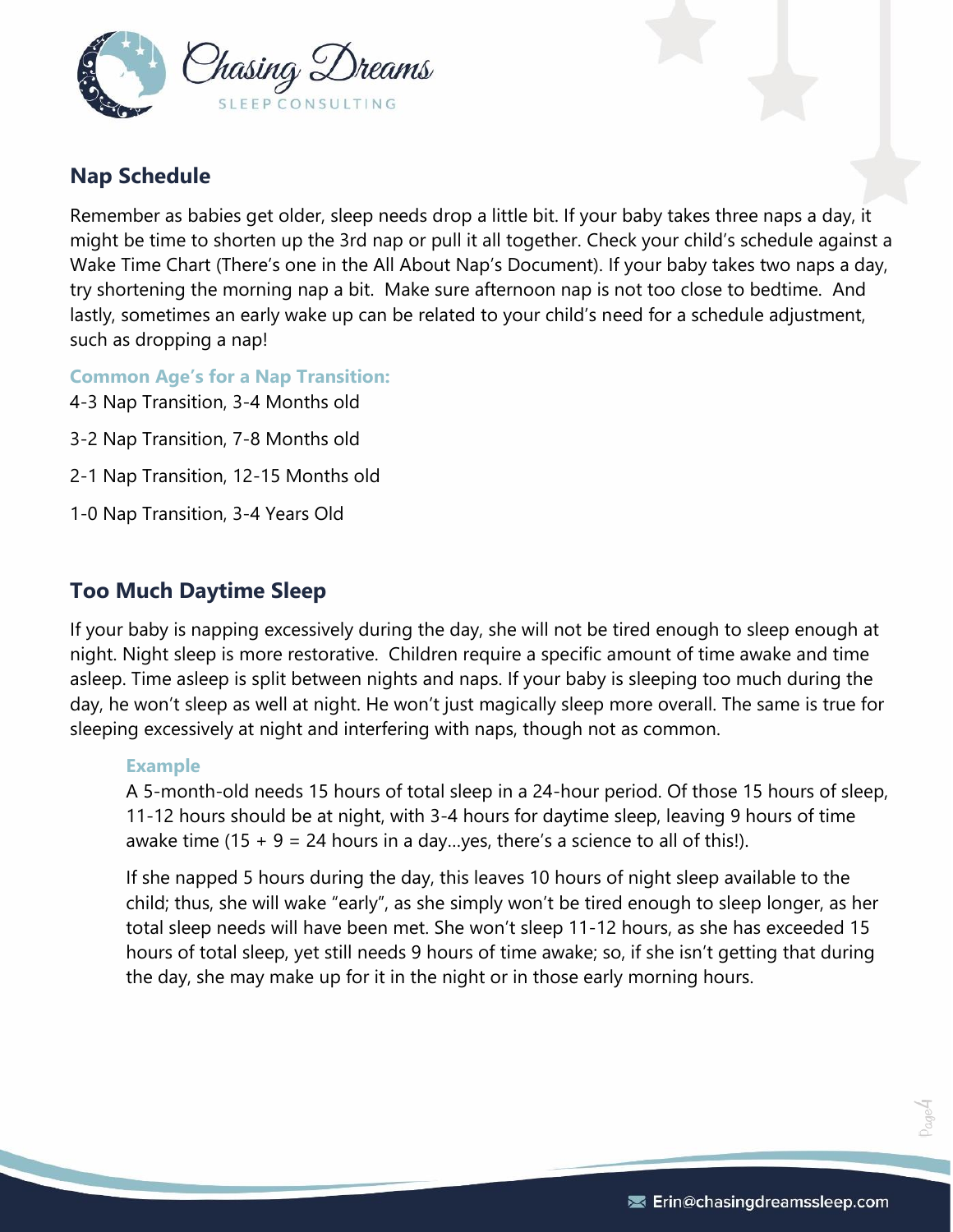

#### **Bedtime**

Move bedtime earlier by 15-30 minutes. I know, that sounds like the opposite of what you should do but it often helps. This is not an overnight success; it usually takes about a week or so before you will start to see improvement.

If you tried for at least one week to move bedtime earlier and that didn't help, then try moving it later. I usually only recommend going 30 minutes later (than it was before you moved it earlier) and make sure your child is getting into bed before 8:00 PM. Give this about a week to work.

A later bedtime does not typically help with early morning waking's; the opposite is often true. Most babies' sweet spot for bedtime is 7-8pm, but if you're already in that range, try just 15 minutes earlier. An earlier bedtime helps babies sleep later most of the time.

#### <span id="page-4-0"></span>**Overtired at Bedtime**

Yes, we want baby to have enough awake time before bed but being overtired at bedtime can manifest as night waking's and/or early morning waking's. For example, for an 10-month-old, if last nap ended at 3pm and bedtime is 7 PM, but keeping in mind, MAX awake window is 3.5 hours. So, you may need to bump bedtime by 30 minutes to 6:30 PM to help with overtiredness. It's best to follow age-appropriate wake times, with keeping your ideal bedtime in mind. Bedtime should fluctuate, based upon your child's naps.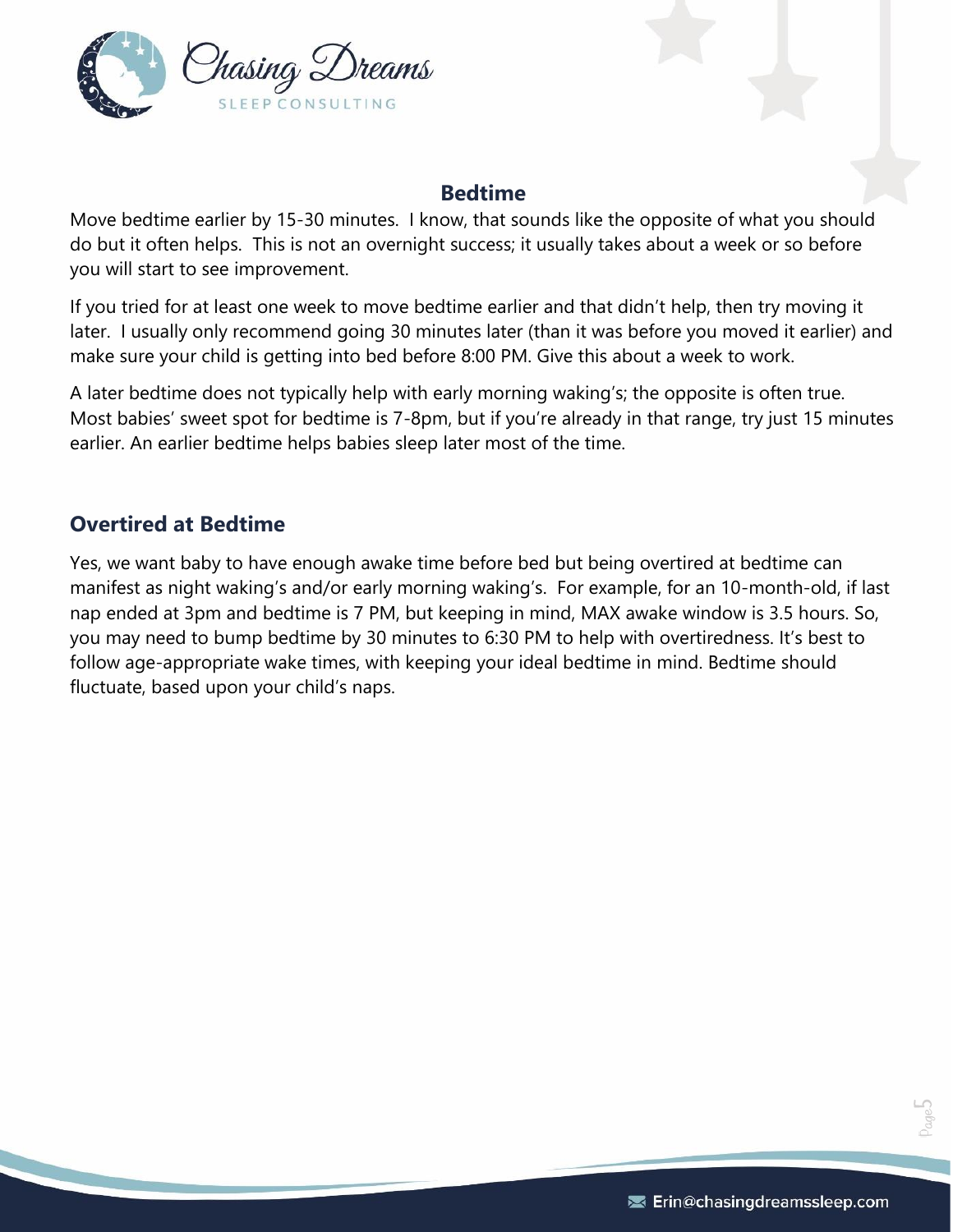

#### **Parental Reinforcement**

<span id="page-5-0"></span>Our bodies have a pretty set internal body clock, or circadian rhythm. Have you ever noticed that you wake up at the same time (well, maybe this was before kids!), even on the weekends? This is due to your circadian rhythm. The same is true for our children. If you get your baby out of bed repeatedly at 5am, this becomes their internal biological alarm clock. Treat anything before 6am or your desired wake time as a night waking.

It is very helpful to keep your child in bed in the dark room until your desired wake time (DWT), by either staying out of his room until DWT or going in there and sitting with him until DWT. If you don't keep your child in the dark room, it can make the child's body clock and melatonin levels set to waking before DWT regularly which is usually too early for babies and young children to be waking to start the day.

If your baby wakes at midnight, you wouldn't just pour yourself a cup of coffee and say well, I might as well start my day, right? So, don't reinforce this early morning waking by starting your day then. No one should have to wake before 6am, unless they have to, and especially babies who need that extra hour.

Leaving your child until your desired and appropriate wake time will is a very important tool to help her work past the early wake ups. It is important to treat these early wake ups as you would a night waking.

## **Reward Upon Waking**

<span id="page-5-1"></span>Avoid anything too "rewarding" immediately upon waking, it can reinforce the early waking's – for an infant, this may be sleeping a few extra hours in mom's bed or a feeding; for a toddler this may be watching his favorite show upon waking, snuggles in Mommy's bed, cup of milk, I-Pad..

Take a look at what's happening when your little one is first waking. Anything your little one gets too immediately that is "rewarding" can become the reason she'll want to wake up early again the next day.

For a toddler, this may mean delaying watching Mickey Mouse while drinking his cup of milk he's been waiting for since bedtime. For a baby, this might mean delaying the morning feed by 10-15 minutes rather than an immediate feed upon waking.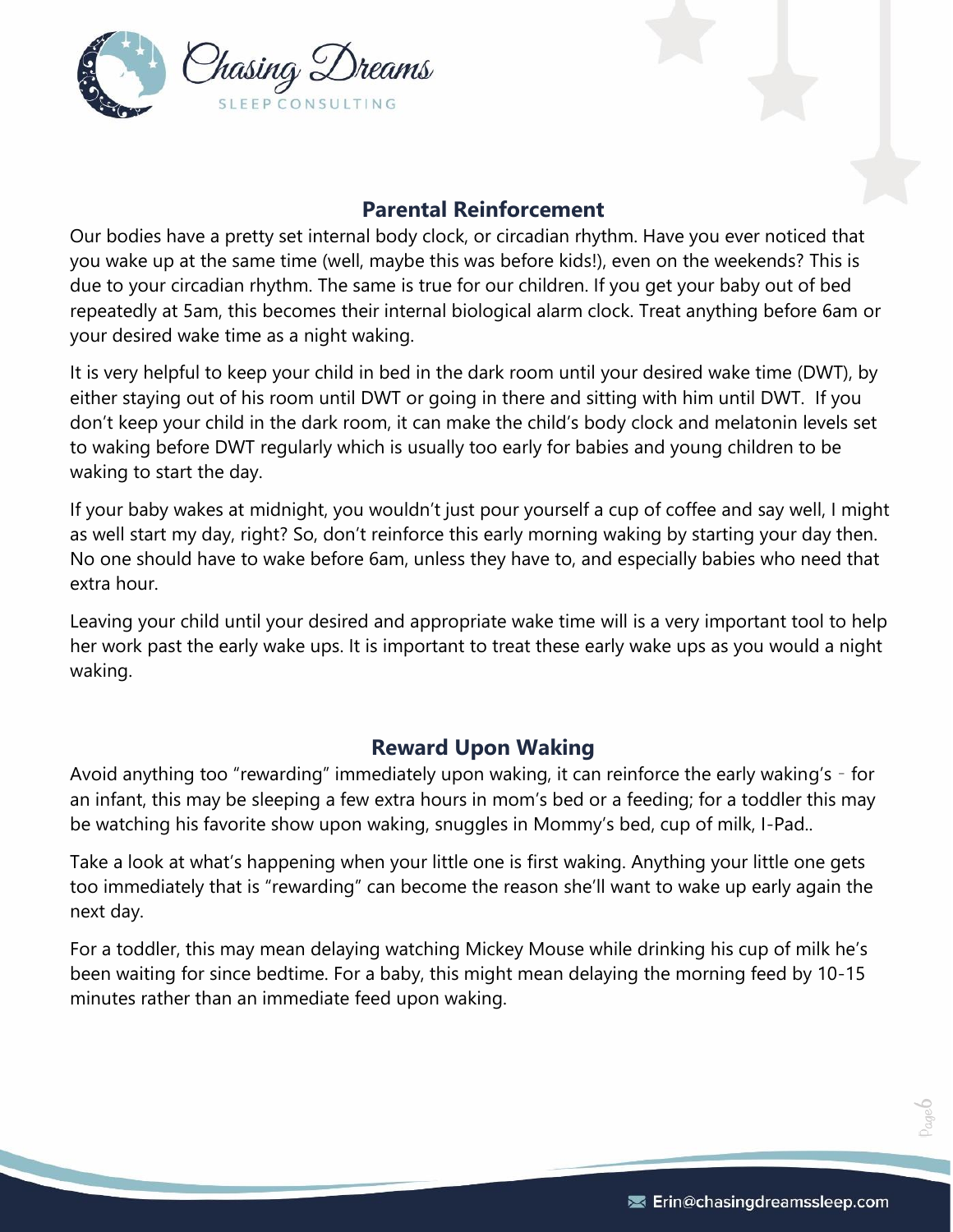

#### **Hunger**

<span id="page-6-0"></span>I'm not saying your baby isn't hungry, he might be, but hear me out before you go straight to feeding. Often, as parents this is our first go-to and it creates a situation in which our babies wake out of habit rather than true hunger.

It's been a number of hours since bedtime, she is probably starting to feel hungry. Does she truly need a night feed, or can she wait another hour until morning? That feed will likely interfere with your first feed of the day, throwing off all of your feeds for the day. The general answer here is do not feed your baby during this early morning wake up, as this will likely only encourage this cycle of wanting to eat so close to morning, and encouraging this waking period.

If your baby is truly waking out of hunger, add calories to their day by adding ounces to their daytime bottles or add in an extra nursing session or two. If your breastfed baby is not having a good bedtime nursing session, it may be beneficial to try a bottle as your last feed, as your supply is naturally lowest at the end of the day.

During the day, don't have such a rigid feed schedule, rather feed on demand (but never feed to sleep).

If your baby is over 8-9 months old, make sure he is having 3 solid food meals a day and getting some healthy sources of fat and protein in his solid food diet.

## **Lingering Sleep Associations and Drowsiness**

<span id="page-6-1"></span>Be sure that your child isn't drowsy going down at bedtime; sometimes this means leaving a light on through the entire routine and turning it off after she goes down into bed.

Your baby has to fall asleep independently at bedtime, when all the conditions are right, in order to be able to do it in the early morning hours.

If your baby has a feeding in the bedtime routine make sure it isn't too close to going down to bed. The feeding should be *at least* 20 minutes from your baby going into bed crib at bedtime. Also make sure this feeding is a good feed, meaning baby isn't getting too sleepy or not eating enough. This is a very common problem that I see- families leave the feed too close to bedtime, which causing a lingering eat to sleep association. While it appears that baby is wide awake- it does cause issues. Move the feed earlier in the routine, this is very important!

If there are lingering sleep associations at bedtime, this can lead to early morning waking's. If your child doesn't have true independent sleep skills, it will be very challenging to fall back asleep in the early morning hours, when most of his sleep needs met and when sleep pressure is lower.